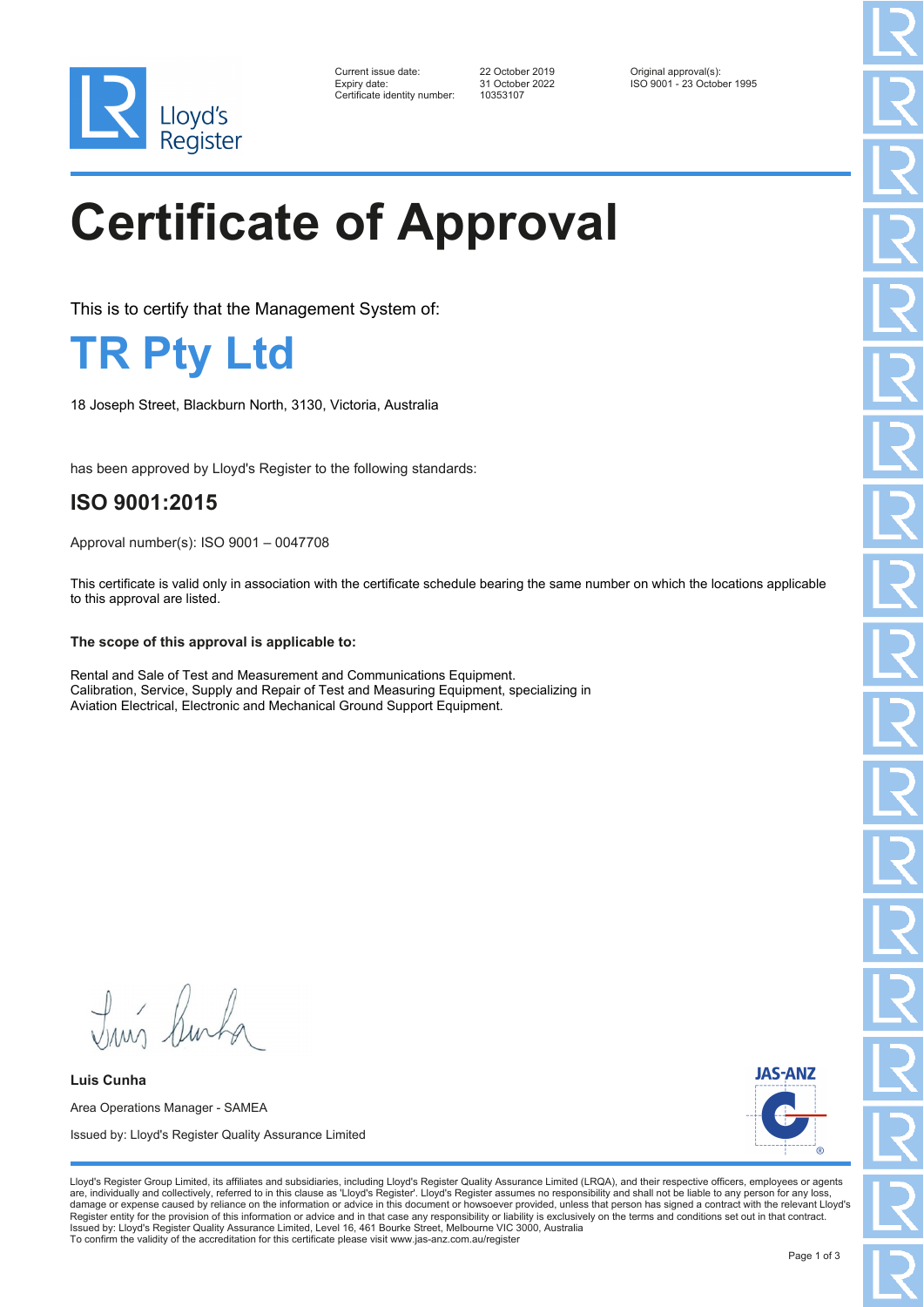

## **Certificate Schedule**

**Location Activities** 18 Joseph Street, Blackburn North, 3130, Victoria, Australia **ISO 9001:2015** Rental and Sale of Test and Measurement and Communications Equipment. Calibration, Service, Supply and Repair of Test and Measuring Equipment, specializing in Aviation Electrical, Electronic and Mechanical Ground Support Equipment. 41 Enterprise Circuit, Prestons, 2170, New South Wales, Australia **ISO 9001:2015** Rental and Sale of Test and Measurement and Communications Equipment. Calibration, Service, Supply and Repair of Test and Measuring Equipment, specializing in Aviation Electrical, Electronic and Mechanical Ground Support Equipment. 72 Donaldson Road, Rocklea, 4106, Queensland, Australia **ISO 9001:2015** Rental and Sale of Test and Measurement and Communications Equipment. Calibration, Service, Supply and Repair of Test and Measuring Equipment, specializing in Aviation Electrical, Electronic and Mechanical Ground Support Equipment. 122 Kewdale Road, Kewdale, 6105, Western Australia, Australia **ISO 9001:2015** Rental and Sale of Test and Measurement and Communications Equipment. 169 South Road, Ridleyton, 5008, South Australia, Australia **ISO 9001:2015** Rental and Sale of Test and Measurement and Communications Equipment. Unit 10, 72-78, Crocodile Crescent, Mount St John, 4818, QLD, Australia **ISO 9001:2015** Rental and Sale of Test and Measurement and Communications Equipment.



Lloyd's Register Group Limited, its affiliates and subsidiaries, including Lloyd's Register Quality Assurance Limited (LRQA), and their respective officers, employees or agents are, individually and collectively, referred to in this clause as 'Lloyd's Register'. Lloyd's Register assumes no responsibility and shall not be liable to any person for any los damage or expense caused by reliance on the information or advice in this document or howsoever provided, unless that person has signed a contract with the relevant Lloyd's<br>Register entity for the provision of this informa Issued by: Lloyd's Register Quality Assurance Limited, Level 16, 461 Bourke Street, Melbourne VIC 3000, Australia To confirm the validity of the accreditation for this certificate please visit www.jas-anz.com.au/register